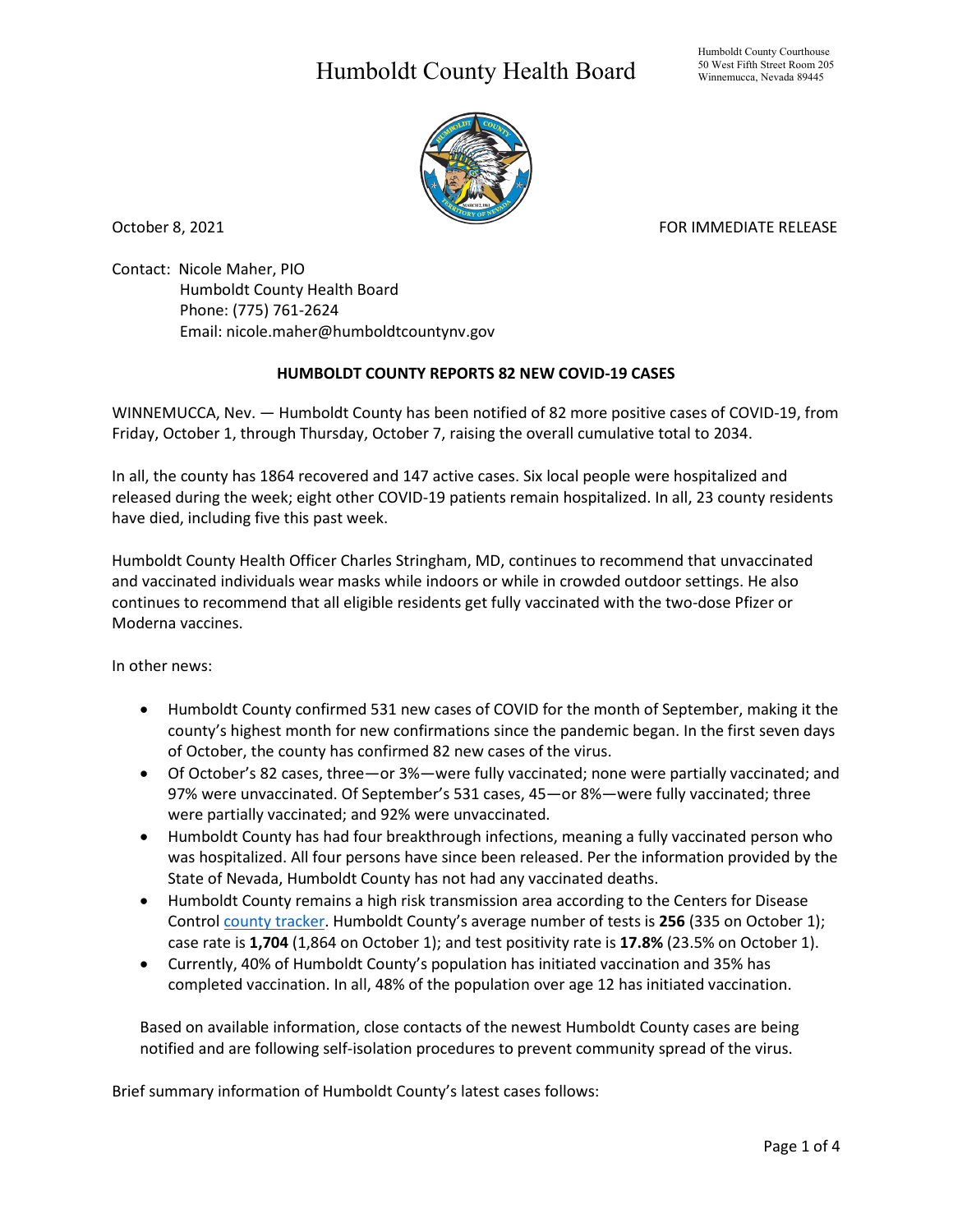| Case # | Gender | <b>Age Range</b> | <b>Contact</b>      | <b>Status</b>         |
|--------|--------|------------------|---------------------|-----------------------|
| 1952   | Woman  | 80s              | Under investigation | Hospitalized          |
| 1953   | Woman  | 40s              | Under investigation | Self-isolating        |
| 1954   | Man    | 60s              | Under investigation | Self-isolating        |
| 1955   | Woman  | 30 <sub>s</sub>  | Under investigation | Self-isolating        |
| 1956   | Woman  | 50s              | Under investigation | Self-isolating        |
| 1957   | Man    | 50s              | Under investigation | Self-isolating        |
| 1958   | Man    | 40s              | Under investigation | Self-isolating        |
| 1959   | Woman  | 40s              | Under investigation | Self-isolating        |
| 1960   | Woman  | 40s              | Under investigation | Self-isolating        |
| 1961   | Man    | 20s              | Under investigation | Self-isolating        |
| 1962   | Female | Teen             | Under investigation | Self-isolating        |
| 1963   | Woman  | 50s              | Under investigation | Self-isolating        |
| 1964   | Man    | 60s              | Under investigation | Self-isolating        |
| 1965   | Man    | 40s              | Under investigation | Self-isolating        |
| 1966   | Woman  | 50s              | Under investigation | Self-isolating        |
| 1967   | Female | Child            | Under investigation | Self-isolating        |
| 1968   | Man    | 30 <sub>s</sub>  | Under investigation | Self-isolating        |
| 1969   | Woman  | 30s              | Under investigation | Self-isolating        |
| 1970   | Man    | 50s              | Under investigation | Self-isolating        |
| 1971   | Man    | 30 <sub>s</sub>  | Under investigation | Self-isolating        |
| 1972   | Man    | 60s              | Under investigation | <b>Deceased</b>       |
| 1973   | Man    | 40s              | Under investigation | Self-isolating        |
| 1974   | Woman  | 50s              | Under investigation | Self-isolating        |
| 1975   | Woman  | 80s              | Under investigation | Hospitalized          |
| 1976   | Woman  | 60s              | Under investigation | *Past Hospitalization |
| 1977   | Man    | 70s              | Under investigation | <b>Deceased</b>       |
| 1978   | Female | Teen             | Under investigation | Self-isolating        |
| 1979   | Woman  | 50s              | Under investigation | Self-isolating        |
| 1980   | Female | Child            | Under investigation | Self-isolating        |
| 1981   | Woman  | 50s              | Under investigation | Self-isolating        |
| 1982   | Man    | 80s              | Under investigation | Self-isolating        |
| 1983   | Male   | Child            | Under investigation | Self-isolating        |
| 1984   | Man    | 30 <sub>s</sub>  | Under investigation | Self-isolating        |
| 1985   | Woman  | 20s              | Under investigation | Self-isolating        |
| 1986   | Male   | Teen             | Under investigation | Self-isolating        |
| 1987   | Man    | 60s              | Under investigation | Self-isolating        |
| 1988   | Man    | 20s              | Under investigation | Self-isolating        |
| 1989   | Man    | 20s              | Under investigation | Self-isolating        |
| 1990   | Woman  | 20s              | Under investigation | Self-isolating        |
| 1991   | Woman  | 30 <sub>s</sub>  | Under investigation | Self-isolating        |
| 1992   | Man    | 60s              | Under investigation | Self-isolating        |
| 1993   | Woman  | 30 <sub>s</sub>  | Under investigation | Self-isolating        |
| 1994   | Woman  | 60s              | Under investigation | Self-isolating        |
| 1995   | Male   | Teen             | Under investigation | Self-isolating        |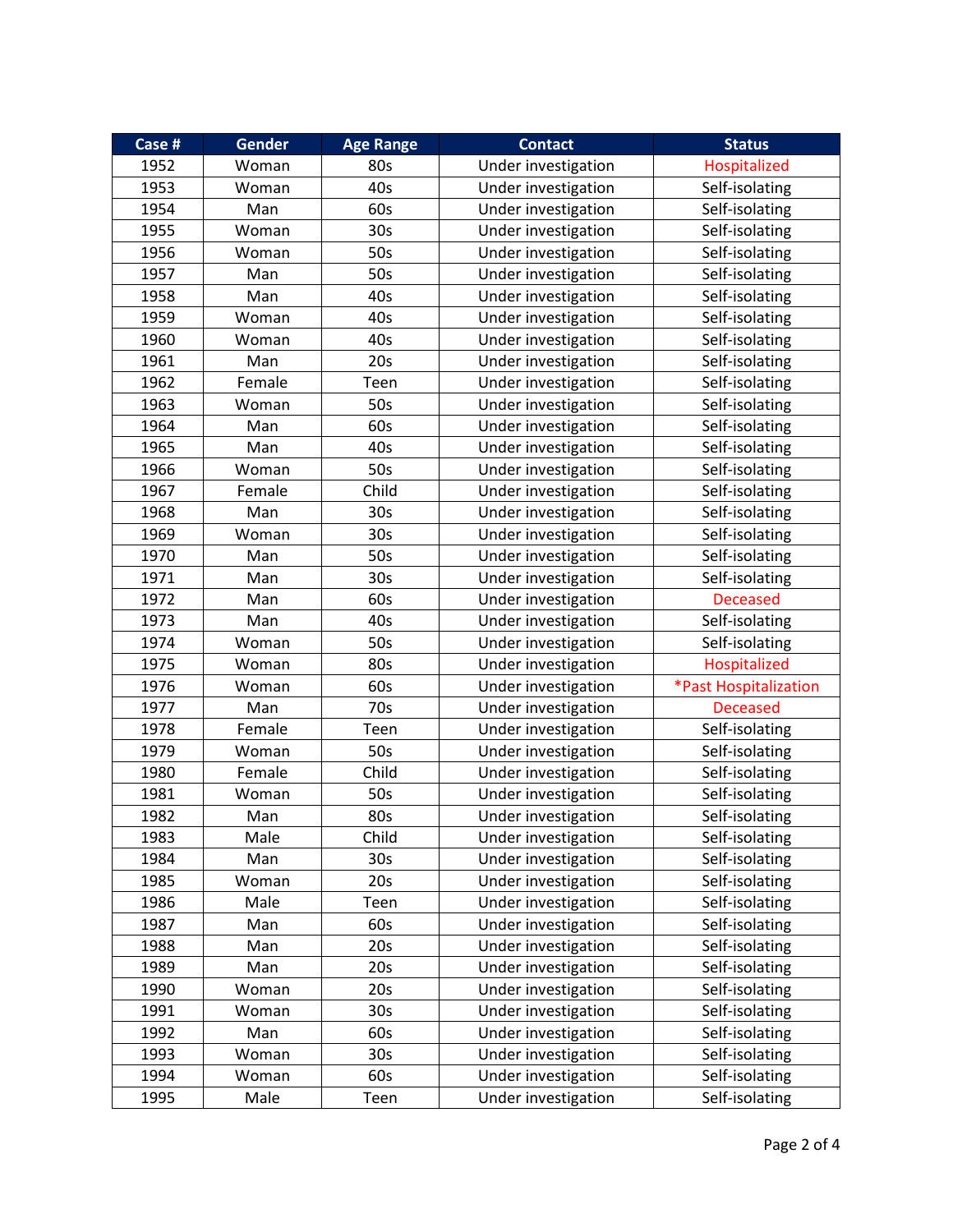| Case # | Gender | <b>Age Range</b> | <b>Contact</b>      | <b>Status</b>    |
|--------|--------|------------------|---------------------|------------------|
| 1996   | Woman  | 50s              | Under investigation | Self-isolating   |
| 1997   | Man    | 60s              | Under investigation | Self-isolating   |
| 1998   | Man    | 60s              | Under investigation | <b>Recovered</b> |
| 1999   | Man    | 30 <sub>s</sub>  | Under investigation | Self-isolating   |
| 2000   | Man    |                  | Under investigation | Self-isolating   |
| 2001   | Woman  | 20s              | Under investigation | Self-isolating   |
| 2002   | Man    | $-$              | Under investigation | Self-isolating   |
| 2003   | Woman  | 80s              | Under investigation | Self-isolating   |
| 2004   | Woman  | 60s              | Under investigation | Self-isolating   |
| 2005   | Woman  | 40s              | Under investigation | Self-isolating   |
| 2006   | Man    | 30 <sub>s</sub>  | Under investigation | Self-isolating   |
| 2007   | Female | Teen             | Under investigation | Self-isolating   |
| 2008   | Woman  | 40s              | Under investigation | Self-isolating   |
| 2009   | Woman  | 20s              | Under investigation | Self-isolating   |
| 2010   | Man    | 30 <sub>s</sub>  | Under investigation | Self-isolating   |
| 2011   | Woman  | 50s              | Under investigation | Self-isolating   |
| 2012   | Male   | Child            | Under investigation | Self-isolating   |
| 2013   | Female | Child            | Under investigation | Self-isolating   |
| 2014   | Man    | 60s              | Under investigation | Self-isolating   |
| 2015   | Man    | 50s              | Under investigation | Self-isolating   |
| 2016   | Male   | Teen             | Under investigation | Self-isolating   |
| 2017   | Male   | Teen             | Under investigation | Self-isolating   |
| 2019   | Man    | 20s              | Under investigation | Self-isolating   |
| 2020   | Female | Child            | Under investigation | Self-isolating   |
| 2021   | Woman  | 50s              | Under investigation | Self-isolating   |
| 2022   | Man    | 50s              | Under investigation | Self-isolating   |
| 2023   | Woman  | 40s              | Under investigation | Self-isolating   |
| 2024   | Woman  | 50s              | Under investigation | Self-isolating   |
| 2025   | Woman  | 50s              | Under investigation | Self-isolating   |
| 2026   | Male   | Teen             | Under investigation | Self-isolating   |
| 2027   | Man    | 50s              | Under investigation | Self-isolating   |
| 2028   | Woman  | 50s              | Under investigation | Self-isolating   |
| 2029   | Woman  | 60s              | Under investigation | Self-isolating   |
| 2030   | Man    | 30 <sub>s</sub>  | Under investigation | Self-isolating   |
| 2031   | Woman  | 20s              | Under investigation | Self-isolating   |
| 2032   | Woman  | 50s              | Under investigation | Self-isolating   |
| 2033   | Woman  | 60s              | Under investigation | Self-isolating   |
| 2034   | Male   | --               | Under investigation | Self-isolating   |

\*Past hospitalization means the person was hospitalized sometime during the past week (since the previous reporting period) but has since been released.

The following vaccination opportunities are available to Humboldt County residents: